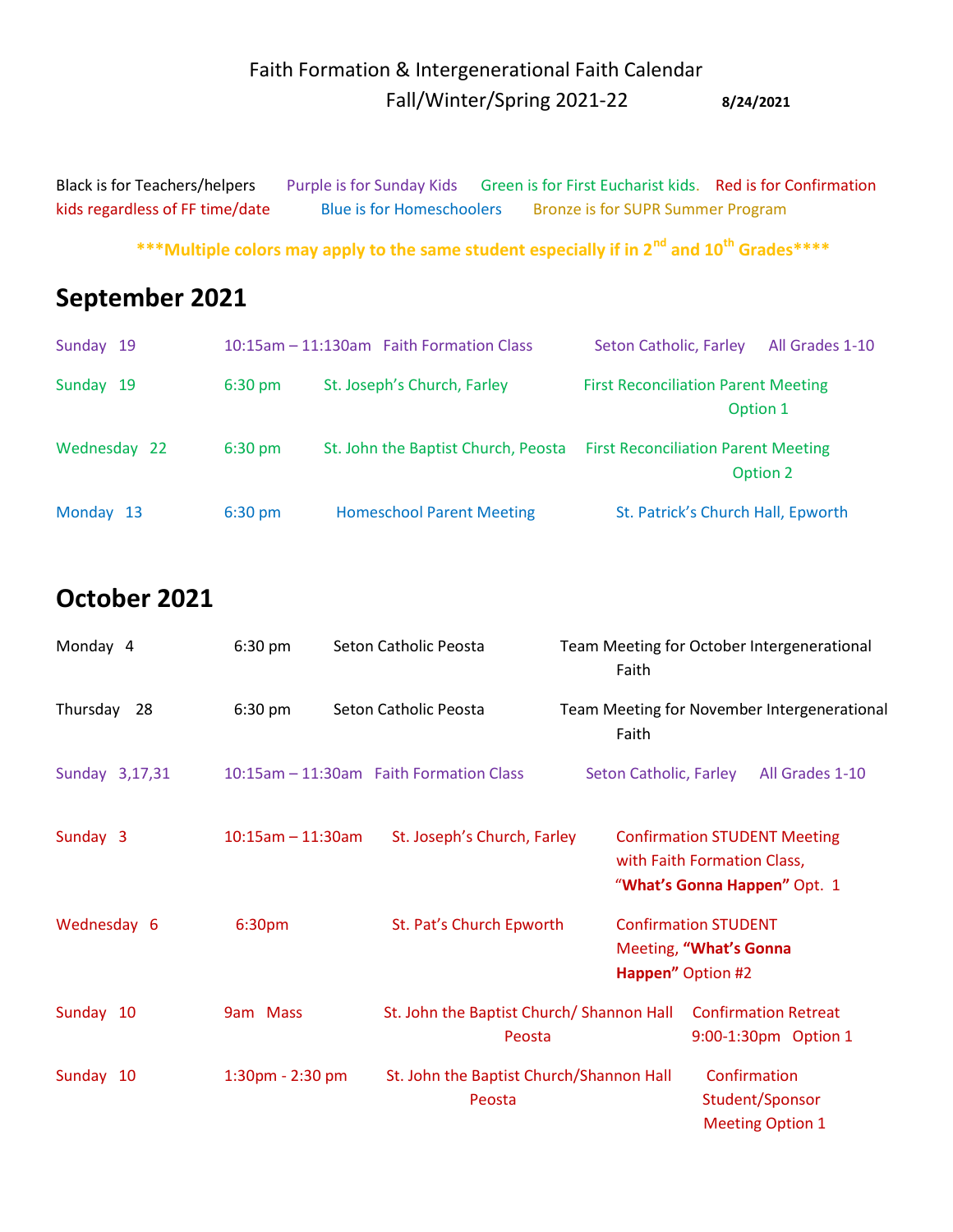| Sunday 24     | 9am Mass              | St. John's Church and Hall         | Placid | <b>Confirmation Retreat</b><br>9:00-1:30pm Option 2                                                                |                 |
|---------------|-----------------------|------------------------------------|--------|--------------------------------------------------------------------------------------------------------------------|-----------------|
| Sunday 24     | $1:30$ pm - $2:30$ pm | St. John 's Church & Hall          | Placid | <b>Confirmation Student/Sponsor</b><br><b>Meeting</b>                                                              | <b>Option 2</b> |
| Wednesday 27  | 7pm                   | St John the Baptist Church, Peosta |        | <b>Confirmation Practice</b>                                                                                       |                 |
| Sunday 10, 17 | 5pm                   | Seton Catholic, Peosta             |        | Intergenerational Faith for Summer FF<br>(Attend 1 class per month)<br>Homeschoolers-Also attend 1 class per month |                 |
| Wednesday 13  | 6:30 <sub>pm</sub>    | Seton Catholic, Peosta             |        | Intergenerational Faith for Summer FF<br>(Attend 1 class per month)<br>Homeschoolers-Also attend 1 class per month |                 |

#### **November 2021**

| Sundays 7, 14        |             | 10:15am - 11:30am Faith Formation Class | Seton Catholic, Farley<br>All grades 1-10                                                                           |
|----------------------|-------------|-----------------------------------------|---------------------------------------------------------------------------------------------------------------------|
| <b>November 8, 9</b> | 4pm-7:30 pm | <b>Epworth FF Building</b>              | <b>1st Reconciliation Centers</b>                                                                                   |
| Thursday 11          | 4pm-7:30pm  | <b>Epworth FF Building</b>              | <b>1st Reconciliation Centers</b>                                                                                   |
| Saturday<br>13       | 8am-11:30am | <b>Epworth FF Building</b>              | <b>1st Reconciliation Centers</b>                                                                                   |
|                      |             |                                         | ** Kids and Parents will attend ONE First Reconciliation Center time. Need 1 to 2 hours to complete. **             |
| Tuesday <sub>2</sub> | 7pm         | St. Joseph's Church & Hall, Farley      | <b>Confirmation Practice</b>                                                                                        |
| Wednesday 3          | 7pm         | St. John the Baptist Church, Peosta     | <b>CONFIRMATION</b>                                                                                                 |
| Sunday 7             | 3 pm        | St. Joseph's Church & Hall, Farley      | <b>CONFIRMATION</b>                                                                                                 |
| Sunday 14            | 5pm         | Seton Catholic, Peosta                  | Intergenerational Faith for Summer FF<br>(Attend 1 class per month)<br>Homeschoolers- Also attend 1 class per month |
| Wednesday 10, 17     | $6:30$ pm   | Seton Catholic, Peosta                  | Intergenerational Faith for Summer FF<br>(Attend 1 class per month)<br>Homeschoolers-Also attend 1 class per month  |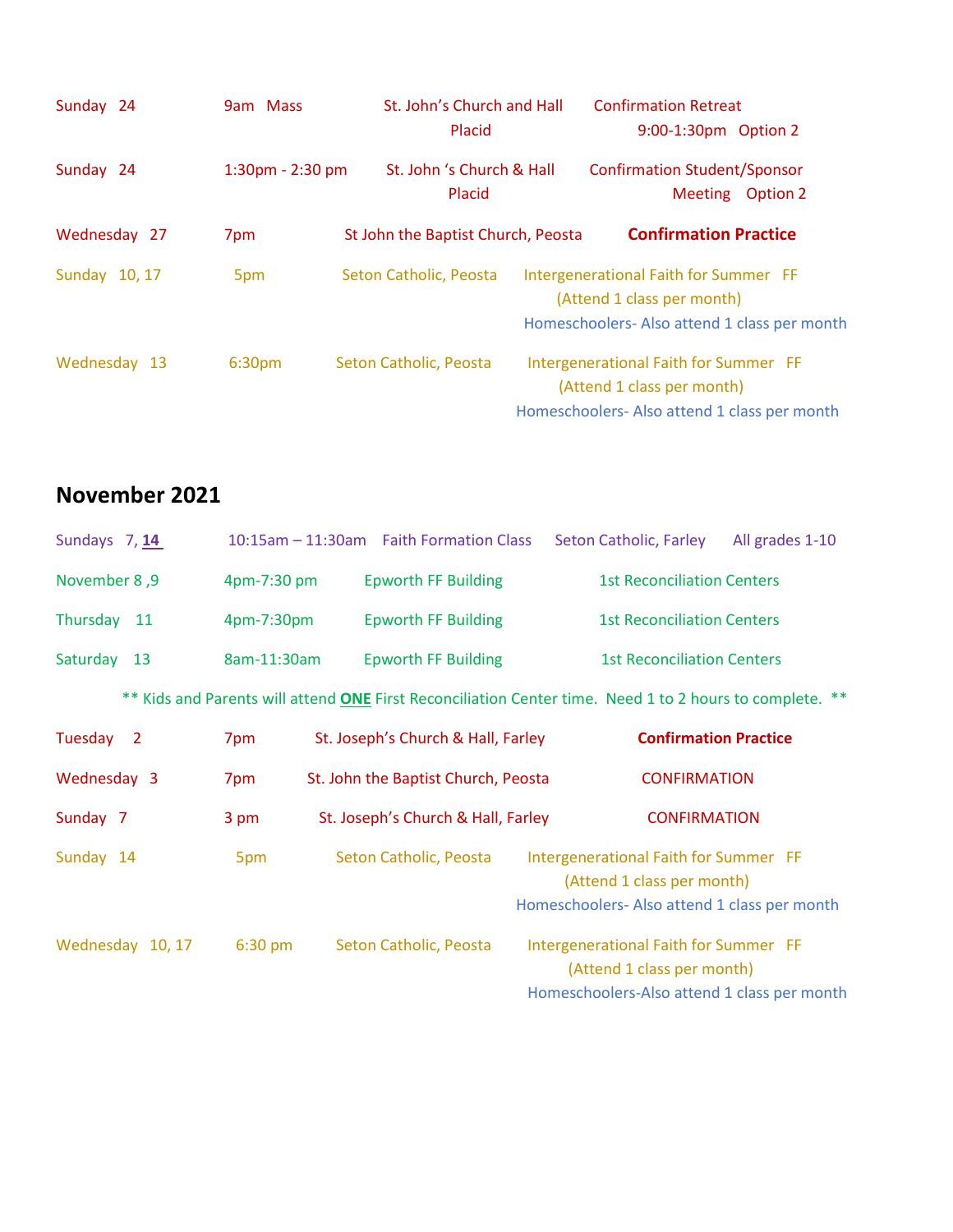#### **December 2021**

| Sunday 5, 19 | 10:15am-11:30am Faith Formation Class     |                                                                                                                            | Seton Catholic, Farley                                                | All grades 1 - 10                   |
|--------------|-------------------------------------------|----------------------------------------------------------------------------------------------------------------------------|-----------------------------------------------------------------------|-------------------------------------|
| Sunday 5     | 2pm St John the Baptist Church, Peosta    |                                                                                                                            | <b>FIRST RECONCILIATION</b><br>Option 1                               |                                     |
| Monday 6     | 7pm St John the Evangelist Church, Placid |                                                                                                                            | <b>FIRST RECONCILIATION</b><br>Option 2                               |                                     |
| Sunday<br>-5 |                                           | 10:15 AM - 11:30 AM Seton Catholic School, Farley                                                                          | with Faith Formation Class,<br>"How's It Going," Option 1             | <b>Confirmation STUDENT Meeting</b> |
| Wednesday 8  | $6:30$ pm                                 | Shannon Hall, Peosta                                                                                                       | <b>Confirmation STUDENT</b><br>Meeting,<br>"How's It Going," Option 2 |                                     |
| Wednesday 1  | 5 pm - 7:30 pm                            | Epworth Country Christmas - Intergenerational Faith (OPTION 1)                                                             |                                                                       |                                     |
| Wednesday 15 | 5pm                                       | Bobcat Community Christmas Meal - Intergenerational Faith (OPTION 2)<br>HOMESCHOOLERS- Also attend one of these two events |                                                                       |                                     |

### **January 2022**

| Wednesday 5         | $6:30$ pm | Seton Catholic Peosta                             | Team Meeting for January Intergenerational<br>Faith                                                          |
|---------------------|-----------|---------------------------------------------------|--------------------------------------------------------------------------------------------------------------|
| Sundays 2,16,30     |           | 10:15 am - 11:30am Faith Formation Class          | All grades 1-10<br>Seton Catholic, Farley                                                                    |
| Sunday<br><b>16</b> | 6:30pm    | <b>Homeschool Parent Meeting</b>                  | Shannon Hall, Peosta                                                                                         |
| Wednesday 19        | 6:30 pm   | St John the Baptist Church, Peosta                | <b>First Eucharist Parent Meeting</b><br>Option 1                                                            |
| Monday<br>24        | 6:30pm    | St. Patrick's Church, Epworth                     | <b>First Eucharist Parent Meeting</b><br>Option 2                                                            |
| Sunday<br>9         |           | 10:15 AM - 11:30 AM Seton Catholic School, Farley | <b>Confirmation STUDENT Meeting</b><br>with Faith Formation Class,<br>"Your Future is Up to You" Option 1    |
| Wednesday 12        | 6:30 pm   | Shannon Hall, Peosta                              | <b>Confirmation STUDENT Meeting,</b><br>"Your Future is Up to You" Option 2                                  |
| Sunday 9, 30        | 5 pm      | Seton Catholic, Peosta                            | Intergenerational Faith for Summer FF<br>(Attend 1 class per month)<br>Homeschoolers-Also attend 1 per month |
| Wednesday 26        | 6:30pm    | Seton Catholic, Peosta                            | Intergenerational Faith for Summer FF<br>(Attend 1 class per month)<br>Homeschoolers-Also attend 1 per month |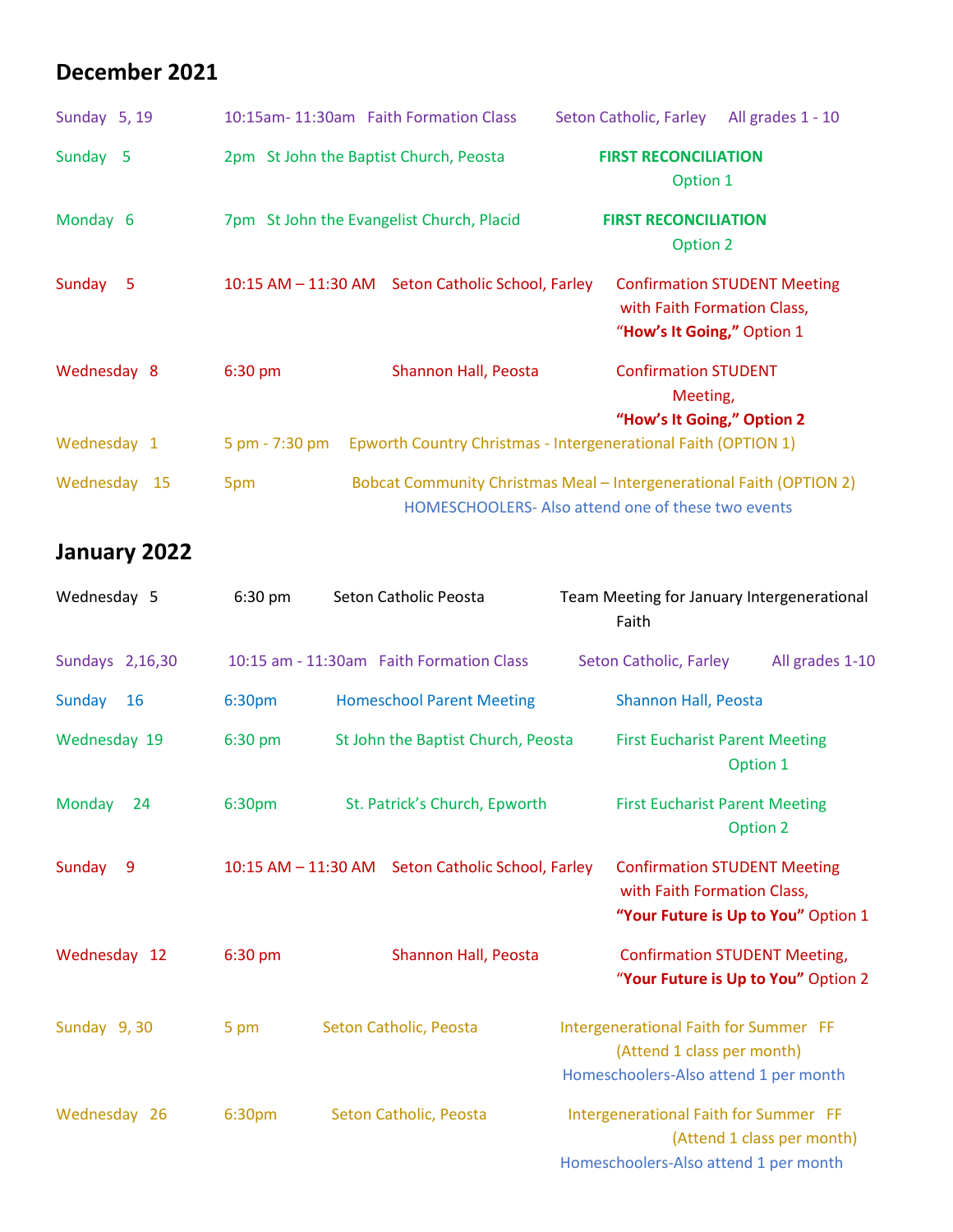### **February 2022**

| Wednesday 2, 23               | 6:30pm                            | Seton Catholic, Peosta                         | Team Meeting for CHUBBY SUNDAY                                                                               |
|-------------------------------|-----------------------------------|------------------------------------------------|--------------------------------------------------------------------------------------------------------------|
| Sunday<br>6, 20               |                                   | 10:15am - 11:30am Faith Formation Class        | Seton Catholic, Farley All grades 1-10                                                                       |
| Sunday<br>27                  |                                   | Attend Chubby Sunday Event (See details below) |                                                                                                              |
| Tues., Wed., Thurs. 15,16, 17 | $4-8$ pm                          | FF Building Epworth                            | <b>Blessing Cups (Optional)</b>                                                                              |
| 19<br>Saturday                | 8-11 am                           | FF Building Epworth                            | <b>Blessing Cups (Optional)</b>                                                                              |
| 27<br>Sunday                  |                                   | Starting with 5:30 pm Mass St John's, Peosta   | <b>CHUBBY SUNDAY</b>                                                                                         |
| Monday<br>$\overline{7}$      | 6:30 pm                           |                                                | St. Clements Church, Bankston Confirmation 2022 Parent/Student<br>Meeting (Option1)                          |
| Wednesday<br>9                | 6:30 pm                           | Shannon Hall, Peosta                           | Confirmation 2022 Parent/Student g<br>Meeting (Option 2)                                                     |
| <b>March 2022</b>             |                                   |                                                |                                                                                                              |
| Sunday 6, 20                  |                                   | 10:15am - 11:30am Faith Formation Class        | Seton Catholic, Farley<br>All grades 1 - 10                                                                  |
| Wednesday 2                   | 4:30pm - 8pm Shannon Hall, Peosta |                                                | <b>Confirmation 2021 Student Interviews</b>                                                                  |
| Sunday<br>13                  | 10:15am - 11:30am                 | St. Joseph's Church                            | <b>Confirmation 2022 STUDENT Meeting</b><br>What does it Mean to be Catholic,"<br>Option #1                  |
| Wednesday 16                  | 6:30pm                            | St. Pat's Church, Epworth                      | <b>Confirmation 2022 STUDENT Meeting,</b><br>"What does it Mean to be<br><b>Catholic," Option #2</b>         |
| Wednesday 2                   | Ash Wednesday                     | <b>Go to Mass</b>                              | Intergenerational Faith for Summer FF<br>(Attend 1 class per month)<br>Homeschoolers-Also attend 1 per month |
| Sunday 20                     | 5 pm                              | Seton Catholic, Peosta                         | Intergenerational Faith for Summer FF<br>(Attend 1 class per month)<br>Homeschoolers-Also attend 1 per month |
| Wednesday 23                  | 6:30 pm                           | Seton Catholic, Peosta                         | Intergenerational Faith for Summer FF<br>(Attend 1 class per month)<br>Homeschoolers-Also attend 1 per month |